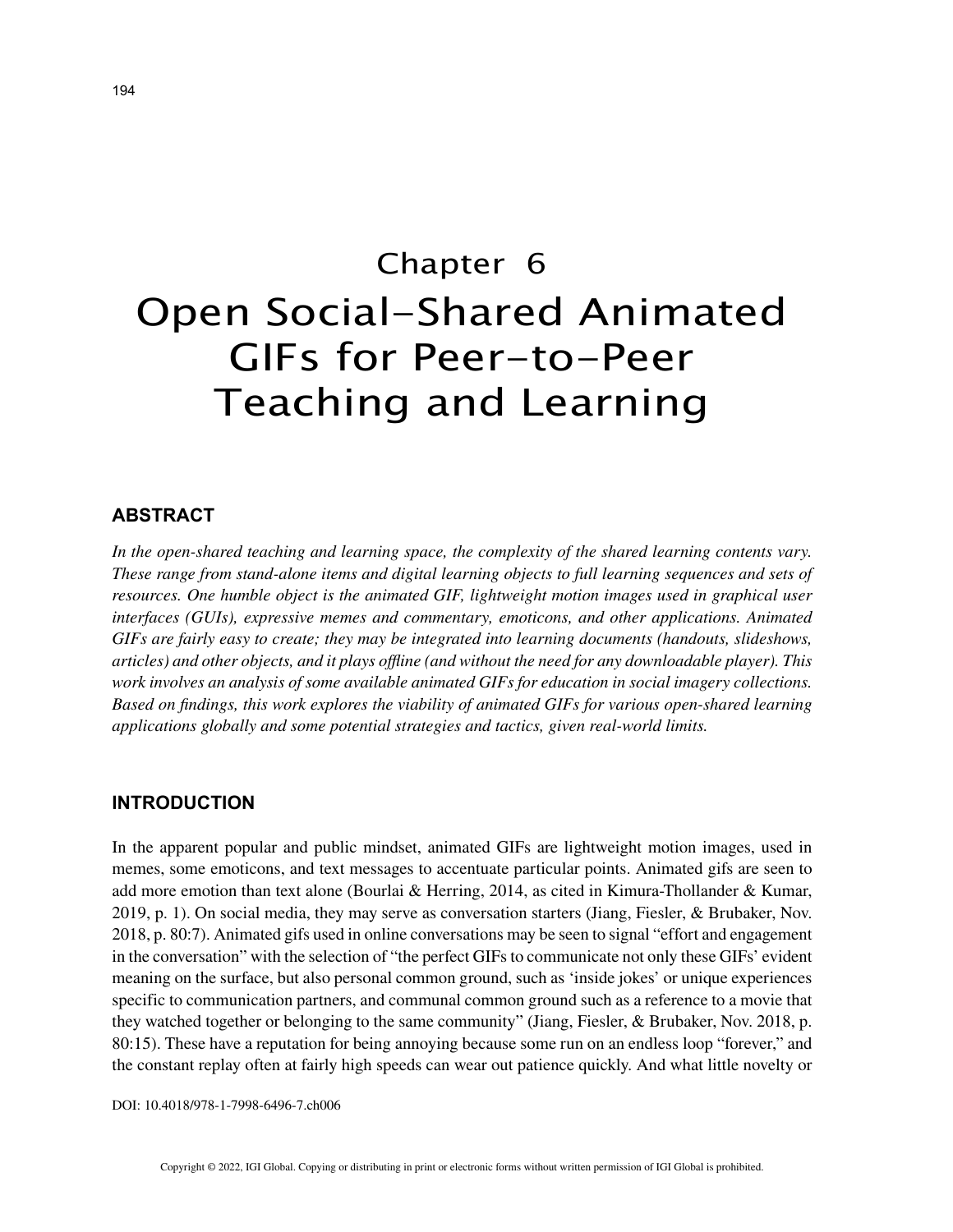#### *Open Social-Shared Animated GIFs for Peer-to-Peer Teaching and Learning*

surprise may have existed (in some rare cases) dissipates quickly. The general quality of public animated GIFs [in the "graphics interchange format" (GIF)] is not high. (GIFs themselves can be still/static or motion-based/animated.) They may have origins in clipart. Some may be derived from pixelated video snippets, run endlessly, with particular concepts applied to them. Some include words; most do not. Neither the inputs nor the resolution of animated GIFs indicate high quality per se.

At their most elemental, animated GIFs (here-on referred to in the lower case) are comprised of visual elements (shapes, lines, colors)…in some motion…over time…and sometimes inclusive of words and sometimes inclusive of sound.

An environmental scan of animated gifs listed as related to "education" or "educational" in the socialshared image space shows various visuals that serve a few basic functions:

- capture or drive attention;
- express an idea or sense of support (such as in public service messaging);
- communicate an emotion;
- share an aesthetic;
- sell a product (often digital animations from commercial third-party content providers);
- describe a phenomenon or phenomena;
- explain concepts;
- entertain, amuse, relax;
- elicit information:
- make a phenomena or dynamic memorable;
- reimagine a concept; and ultimately, rarely, even
- support teaching and learning (which requires complex combinations of some of the earlier purposes).

A majority of the works (decontextualized from their original contexts and seen in stand-alone ways) seem designed to capture or drive attention (the first bullet) and many fewer do any of the following in the "long tail" of observed purposes for the animated gifs.

This work involves the analysis of some two sets of collected social imagery from Google Images: "'animated gif' education" (958 images) collected on July 1, 2020, and "education and animated gifs" (886 images) collected on Aug. 23, 2020, for a total of 1,844 collected images excepting a few .pngs (portable network graphics) that slipped in or a few that were not found to be directly relevant. (Figures 1 and 2) The rationale for using the two imagesets collected on different days and with slightly different seeding terms is to see what might change with the differences in time of the social image captures and also the uses of different seeding terms.

This work involved the creation of a systematized method for analyzing the animated gifs in a bottomup way based on various common dimensions or features of this motion visual form:

*the focal objects, the focal characters (human, animal, robotic, and others), the general interpretations of meaning (of the visuals and animations together), the apparent objectives (of the creator), the visual aesthetics, the placement of the object on the continuum of originality-unoriginality, the relative height and width (in pixels), the numbers of moving parts, the complexity of the artificial lighting, the looping iterations (once, several, continuous), and the complete time length of the iteration/cycle/loop), and other factors. There is also a listing of the numbers of "stills" in this set.*